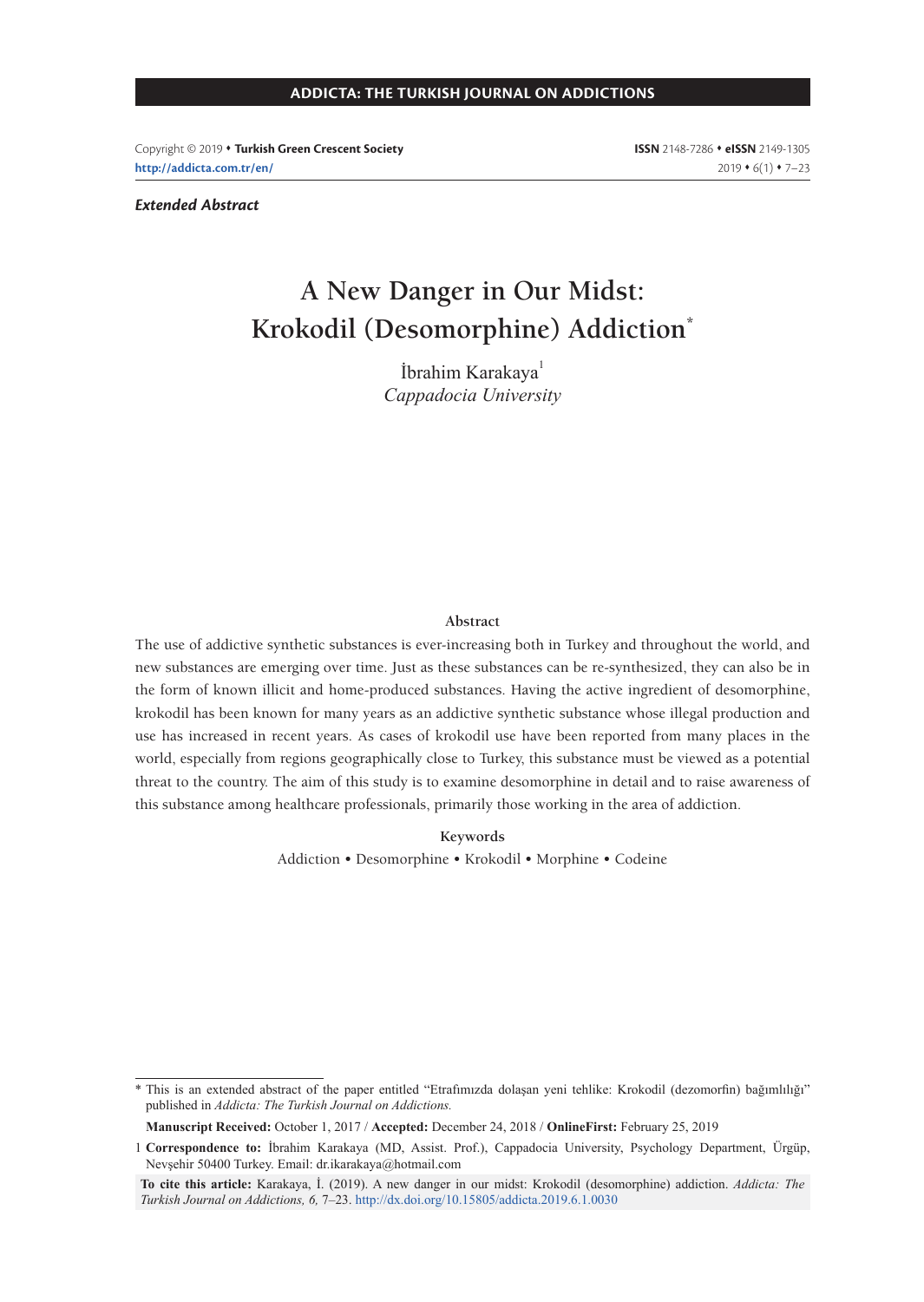The production of new substances or the re-launch of old substances in the market by making changes to the production or usage methods are often seen in the field of addiction (European Monitoring Center for Drugs and Drug Addictions [EMCDDA], 2011). Alongside the emergence of illicit home-produced substances in the last 15 years has been the increased spread of the use of these substances, one of which being desomorphine (Grund, Latypov & Harris, 2013; Thekkemuriyi, Gheevarghese, & Unnikrishnan, 2014). The name given to this substance among users is Krokodil, or Krok (Grund et al., 2013; Katselou, Papoutsis, Nikolaou, Spiliopoulou, & Athanaselis, 2014). This name is thought to have been given to the substance because of the green or black color alterations and scaling of users' skin, similar to that of crocodile skin or because of the emergence of  $\alpha$ -Chlorocodide as an intermediary byproduct during production (Grund et al., 2013, Katselou et al., 2014). The severe skin lesions that form are generally caused by this flesh-eating heroin */* flesh-rotting drug (Florez et al., 2017). It is also called poor man's heroin, as it is cheaper than and has a similar structure to heroin, or Russian magic, as usage started in Russia (Florez et al., 2017).

In 2017, krokodil came to the attention of the treatment team in the Sivas Alcohol and Substance Treatment and Education Centre (AMATEM) when a patient undergoing treatment for opiate addiction stated that he had been in places in Russia where this substance was used but that he had not taken it himself. The literature has case reports related to this substance from several countries with one study in Turkey by Sayar and Nurmedov (2014) drawing attention to this subject.

The aim of the current study is to examine this substance in detail, which has yet to become a severe threat in Turkey, and to draw the attention of all healthcare personnel to this substance, primarily those working in the field of addiction.

# **Extent of Use**

After this substance was first used by certain individuals, reports primarily came from Siberia and other eastern Russian regions from 2002 onwards (Gahr et al., 2013). After a short time, reports emerged of its use in other rural areas of Russia and its neighboring countries (Ukraine, Georgia, Uzbekistan, and Kazakhstan; Grund et al., 2013; Piralishvili et al., 2013). The number of desomorphine users has shown a sharp increase since 2011 (Gahr et al., 2013). Of the 2.5 million substance addicts in Russia in 2011, 100,000 are estimated to be addicted to desomorphine. Approximately 30,000 are estimated to have died from desomorphine addiction in Russia in 2012 (Florez et al., 2017; Piralishvili et al., 2013).

Following these developments, Russia banned in 2012 the sale of drugs containing codeine, which are used in the production of desomorphine, from anywhere other than pharmacies (Gahr et al., 2013). Following the reports coming from Russia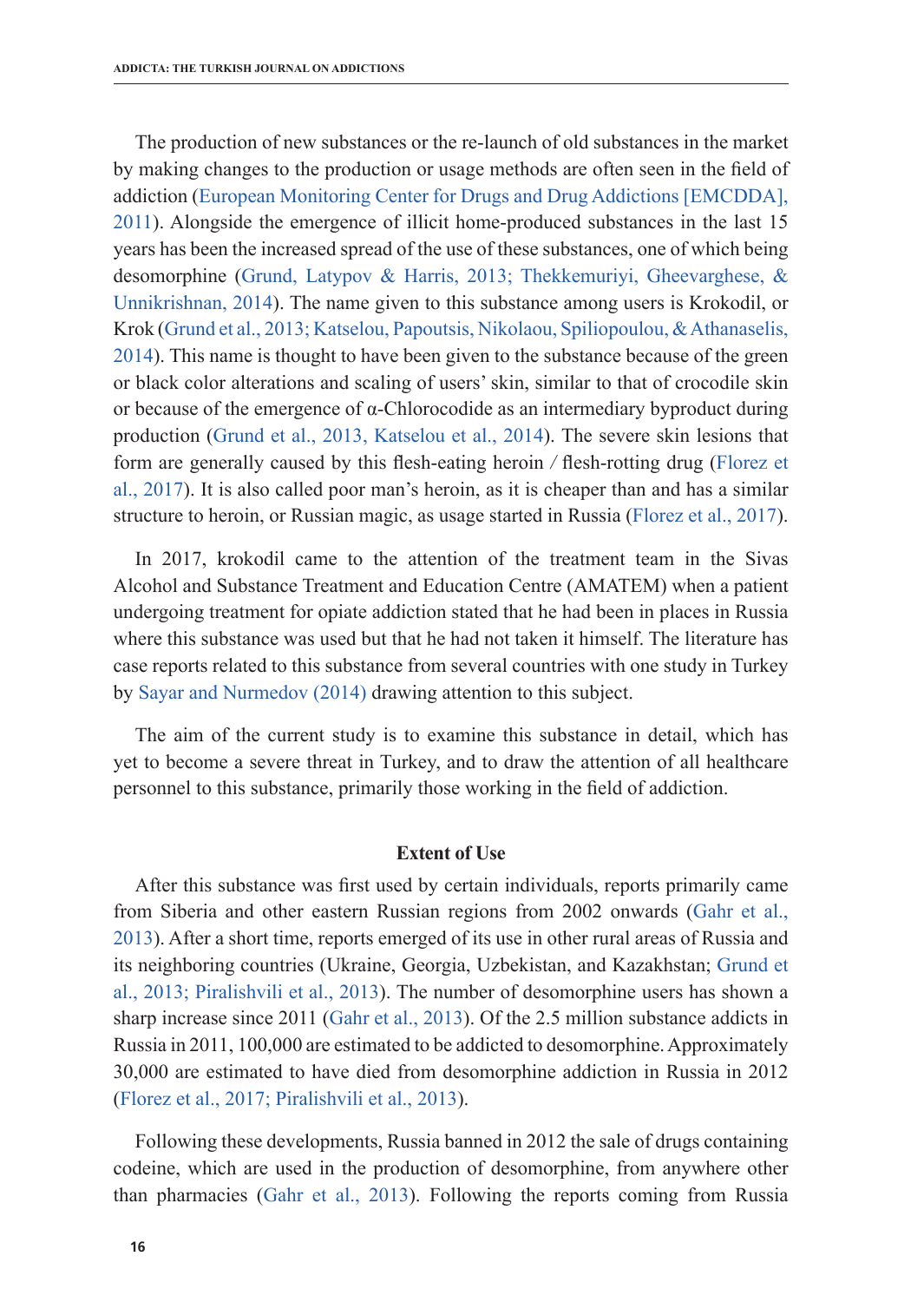and its neighboring countries, reports related to the use of this substance emerged in European countries such as Romania, Germany, Poland, the Czech Republic, France, Belgium, Switzerland, Norway and Spain (Escribano et al., 2016; Van Hout, 2014). Lately, cases have also been reported of its use in North and Latin America (Thekkemuriyi et al., 2014).

## **Chemical Structure and Properties**

Desomorphine was first synthesized in 1932 in the USA, with a patent for production being obtained in 1934 (Small & Morris, 1933). The classic synthesis pathway of desomorphine is the formation of *α-Chlorocodide* after the reaction of *codeine* with *thionyl chloride,* followed by the transformation of *α-Chlorocodide* to *desocodeine (dihydrodesoxycodeine D).* Afterward, desocodeine transforms to desomorphine through demethylation (Eddy & Howes, 1935; Small & Morris, 1933) (See Figure 1) .



*Desomorphine*  $(C_{17}H_{21}NO_2)$  is the name commonly used for *4,5-α-Epoxy-17methylmorphinan-3-ol,* or *dihydrodesoxymorphine-D.* It is an opioid analogue and morphine derivative (reduction of the 6-hydroxyl group and 7th-8th carbons of morphine (Small & Morris, 1933) (see Figure 2). Like morphine and other alkaloids, desomorphine is a colorless organic base that can be easily crystallized. It has a stub of 271.35 g/mol, a melting point of 189°C, and a pKa value of 9.69 (Small & Morris, 1933). It can pass the blood-brain barrier and binds to opioid receptors in a way similar to the structure of other alkaloids in the phenanthrene structure (Gahr et al., 2013). Because of its free base, it has low water solubility (1.425 mg/L) at room temperature and dissolves rapidly in organic solvents such as acetone, ethyl acetate, and alcohol (Mosettig, Cohen, & Small, 1935).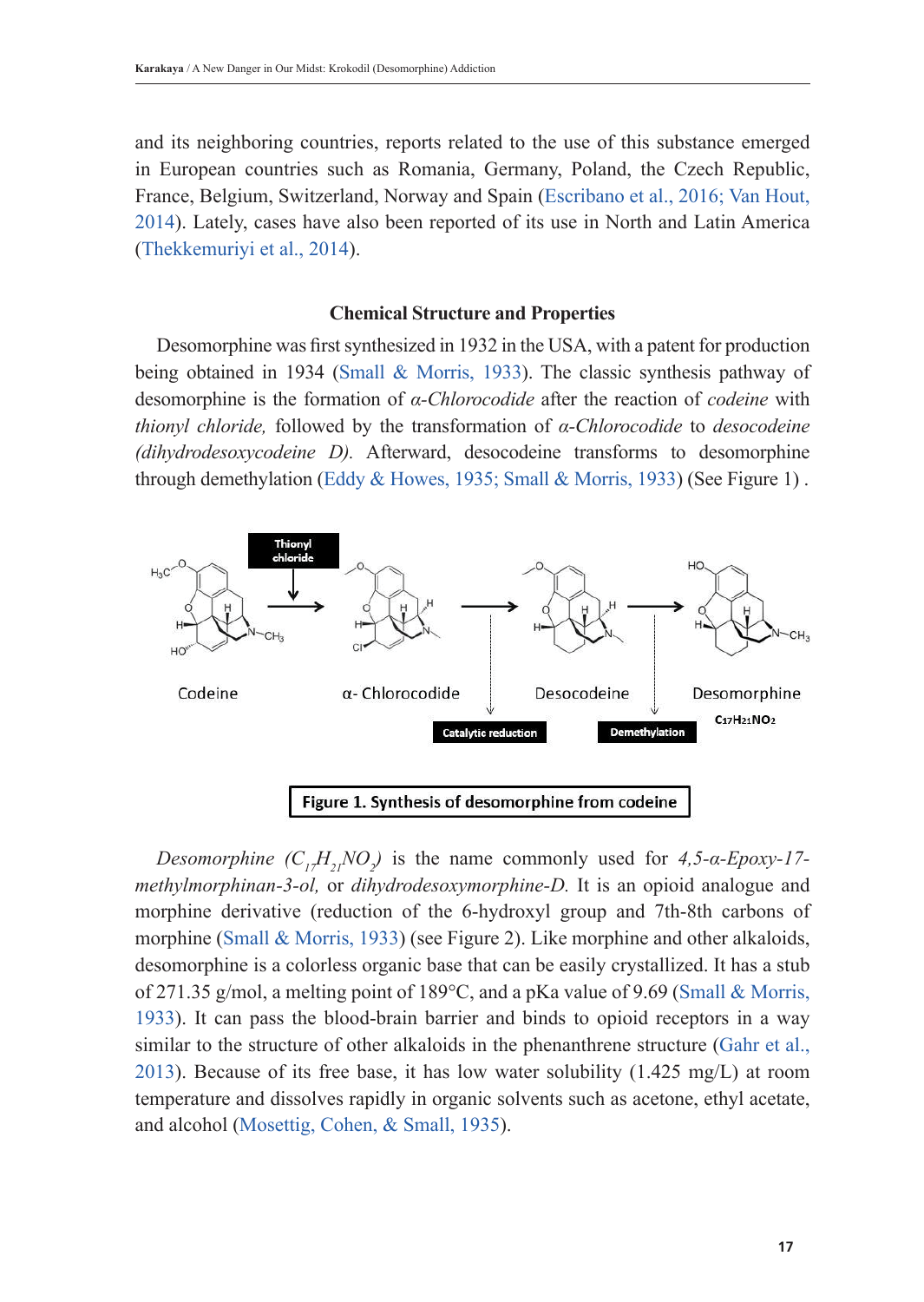

#### **Street Production and Use**

Krokodil is a substance easily produced from tablets containing codeine, generally in homes or illegal laboratories (Gahr et al., 2013). A total of 5-10 tablets containing codeine are boiled together with thinners such as paint thinner or petrol (generally containing zinc, lead, iron, and antimony), hydrochloric acid, iodine, and red phosphorus (obtained from the sides of matchboxes) (Florez at al., 2017). After this process, codeine transforms into two intermediary substances then into desomorphine (see Figure 1; Eddy & Howes, 1935; Florez et al., 2017). The substance produced at the end of this process what is known as krokodil (Gahr et al., 2013). In fact, the name krokodil is given to the mixture that contains iodine, phosphorus, and several heavy metals in addition to the main psychoactive agent, desomorphine (Gahr et al., 2013). As the above-mentioned processes are applied without any hygienic regulations, this mixture becomes dangerous as a chemical and high-risk in terms of infection. Without any filtration, this substance, together with all the foreign substances and heavy metals, is injected intravenously into the body (Florez et al., 2017; Gahr et al., 2013).

# **The Effects of Desomorphine**

Desomorphine is a synthetic opiate that has been developed in the context of searching for a substance that has fewer side-effects like nausea, that is less addictive, and that develops lower tolerance as an alternative to morphine (Small, 1934). Like several other opiates, desomorphine has analgesic and sedative effects (Small, 1934). The sedative effect is approximately 15 times and the analgesic effect approximately 8-10 times greater than morphine (Duron, 2015). The effect has a rapid onset, but the half-life is shorter (Janssen, 1962).

Although the structure of desomorphine is similar to that of morphine, desomorphine is more lipophilic because of some differences in the chemical structure. This property facilitates passage through the blood-brain barrier and provides a rapid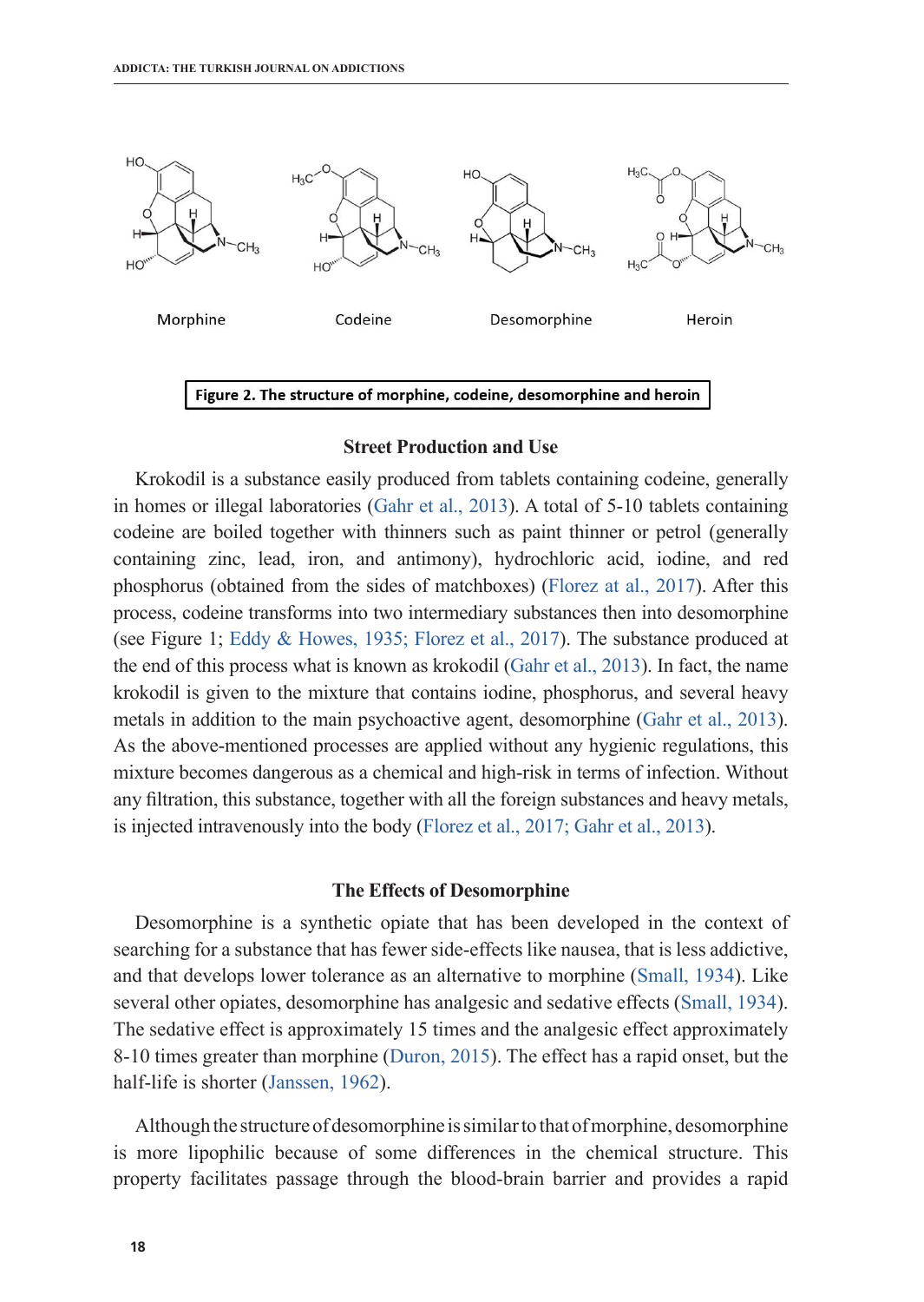effect (Janssen, 1962). Like other opioids, the effect is shown the on the mu, kappa, and delta opioid receptors located throughout the whole body, which are especially dense in the brain, spinal cord, and gastrointestinal tract. In addition to its analgesic and sedative effect, other effects are created, such as muscle relaxation, changes in gastrointestinal movements, and euphoria, just as with other opioids (Duron, 2015). The reduced gastrointestinal motility and associated effect of creating constipation is greater than from morphine (Eddy & Howes, 1935). It has a greater toxic and much greater epileptogenic effect than that of morphine (Grund et al., 2013). Compared to morphine, the side effects of dizziness, nausea, and vomiting are less (Eddy  $\&$ Howes, 1935; Gahr et al., 2013). When evaluated overall, the effect of desomorphine is rapidly lost, withdrawal symptoms and withdrawal syndrome form more rapidly, and greater respiratory depression is seen to form; thus, this drug is not considered to provide any advantage over morphine (Duron, 2015; Mosettig et al., 1935).

Despite these findings, preparates containing desomorphine were launched on the market as Permonid ™ in Switzerland in 1940. Although it was withdrawn from the market in 1952, production continued until 1998. Currently, desomorphine is one of the substances under controlled production in several countries (Gahr et al., 2013).

### **The Toxic Effects of Desomorphine**

Desomorphine is an opiate with the toxic effects of myosis, flushing, paresthesia, constipation, urinary retention, nausea, and vomiting, similar to the toxic effects of other opiates (Florez et al., 2017). Furthermore, allergic reactions, seizures, and respiratory depression are often seen in desomorphine toxicity, with death being associated with these effects (Grund et al., 2013). Desomorphine has been reported to be three times more toxic than morphine, and this is explained by its high fat solubility (Duron, 2015; Sargent & May, 1970). The respiratory depression effect is 10 times that of morphine (Duron, 2015), and the convulsant effect is more evident than in morphine (Sargent & May, 1970). Another effect of desomorphine is the inhibition of the cholinesterase enzyme in the plasma and the brain. Desomorphine is a stronger cholinesterase enzyme inhibitor than codeine and morphine, and this effect can cause the formation of severe neurological symptoms (Wright  $\&$  Sabine, 1943).

# **The Addictive Effect of Desomorphine**

Psychological and physical addiction, tolerance, and withdrawal syndrome develop as a result of repeated desomorphine use (Grund et al., 2013). The addiction is related to the mu opioid receptor's agonist effect (Nelson et al., 2010). Desomorphine's withdrawal symptoms and withdrawal syndrome are similar to those of morphine (Eddy & Howes, 1935). Although krokodil produced at home or on the streets is taken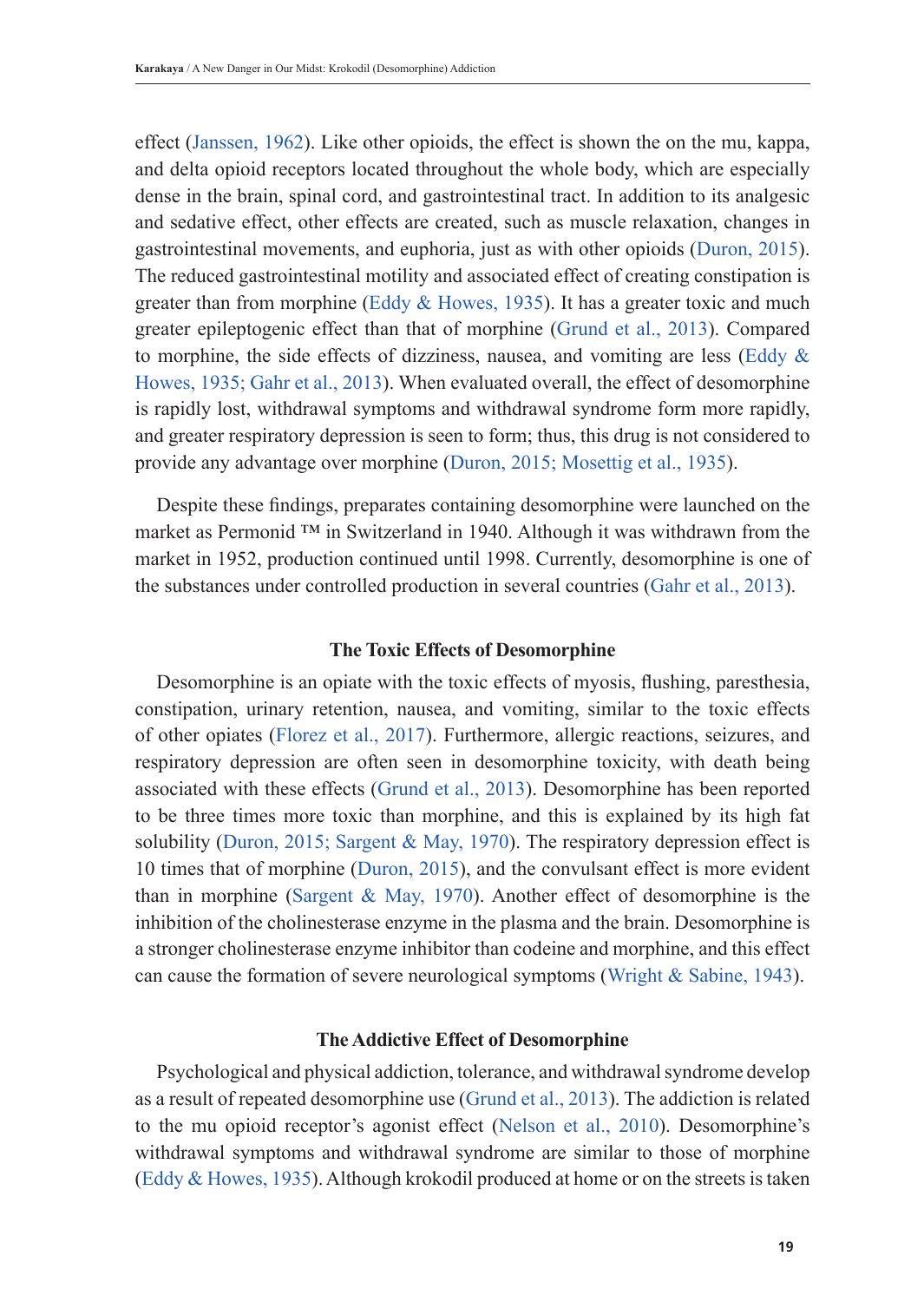orally, subcutaneously, or intramuscularly, the most common method is intravenously (De Boer, 2001). The onset of the effect is 15 seconds with intravenous use and 2-3 minutes with subcutaneous use; the duration of the effect is extremely short at 2-3 hours (Florez et al., 2017). Due to the short half-life, it is used at more frequent intervals in comparison with heroin, and this is an important factor increasing the expected risks (Gahr et al., 2013). The withdrawal effects from desomorphine are similar to those of heroin and can last for up to a month (Katselou et al., 2014). The euphoria effect that continues for 4-8 hours with heroin lasts for up to 1.5 hours with desomorphine. Heroin addicts have a mean life expectancy of 20 years, and this falls by 1-2 years for those addicted to desomorphine (Katselou et al., 2014).

### **The Effects on the Skin and Other Organs**

Although the targeted substance in krokodil is desomorphine, several toxic substances and heavy metals are found in the prepared mixture, as well as the several polluting agents it contains. When injected into the body, all these particles and infectious agents, together with desomorphine, are mixed with the blood (Gahr et al., 2012b). This causes coronary artery damage systemic infections such as septicaemia, pneumonia. and meningitis and distant organ damage (Gahr et al., 2012b). These conditions facilitate the spread of hepatitis A, B, and C as well as HIV (Grund et al., 2013).

Due to the heavy metals contained in krokodil, skin and vascular problems develop around the injection area. These local lesions, which may be accompanied by ulcers and phlebitis, are observed as desquamation and color changes in the skin. With the progression of the lesion over time, the skin takes on a rough, scabbed appearance, suggestive of crocodile skin (Matiuk, 2014). Continuous use can cause the lesions to progress to muscle, cartilage, and bone damage, which can even result in gangrene and amputations (Grund et al., 2013; Thekkemuriyi et al., 2014). These effects are not side-effects of desomorphine but develop because of the by-products emerging from the production and residues, especially heavy metals (Gahr et al., 2012b; Gahr et al., 2013) (see Figure 3).

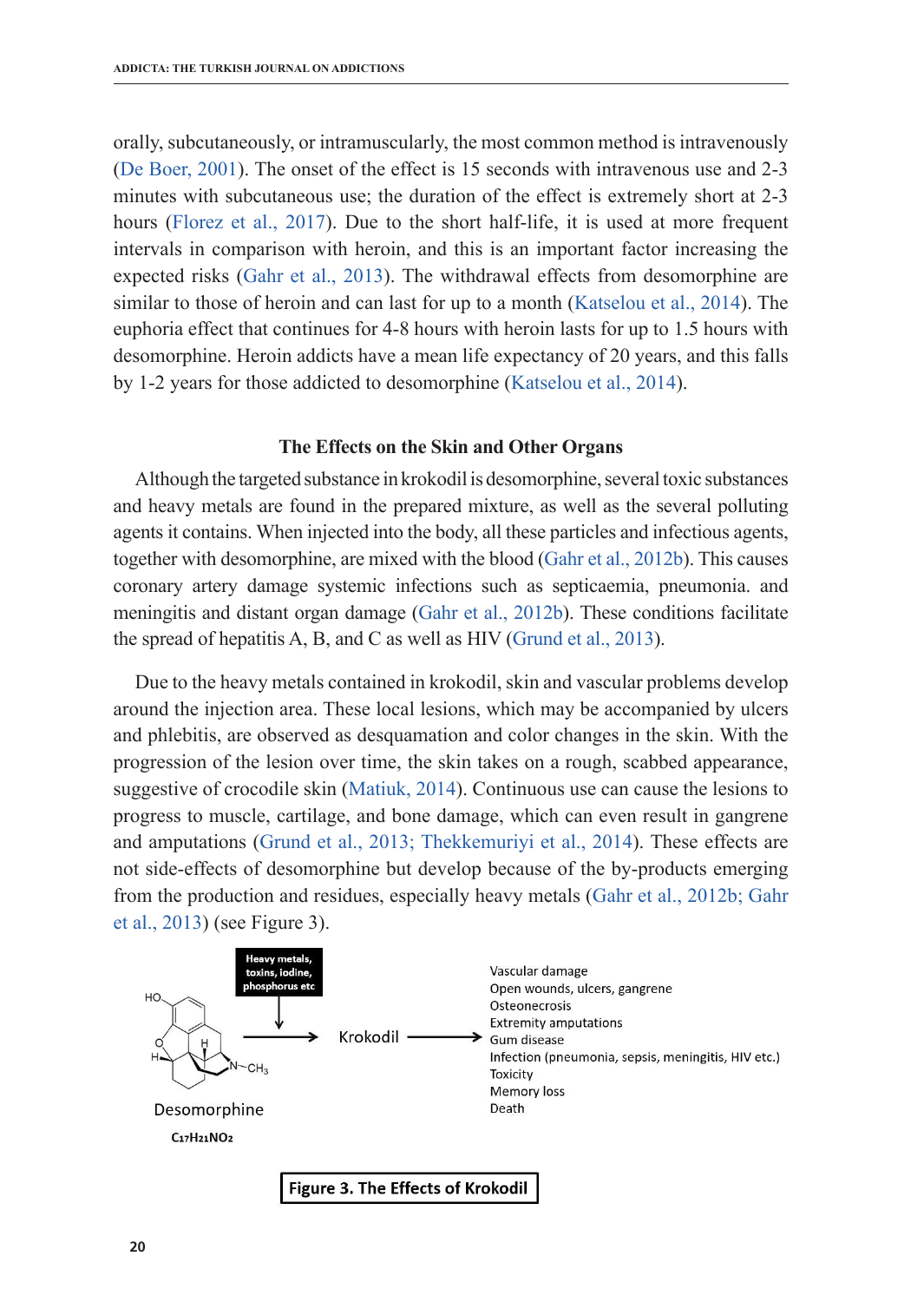In addition to local damage at the injection area, the chemicals contained in krokodil cause neurological, endocrinal, and distant organ damage (Gahr et al., 2012b). These effects are generally seen as motor and speech impairments, memory loss, personality changes, thyroid disorders, and liver and kidney damage (Grund et al., 2013). Widespread itching can be seen associated with krokodil use because of the generally toxic and corrosive by-products (Grund et al., 2013). Osteonecrosis of the jaw can be seen because of the phosphorus content and thyroid disorders associated with the iodine content (Poghosyan et al., 2014; Ruggiero et al., 2014). Exposure to lead can cause hematological, liver and kidney damage (Tian et al., 2013). Continuous exposure to petrol and paint thinners is known to lead to encephalopathy and neurological damage (Tsatsakis et al., 1997). Hallucinations and some psychotic symptoms associated with krokodil use may also occur (Lemon, 2013) (Figure 3).

# **Conclusion**

The increase in the number of cases related to krokodil use in several parts of the world, especially in some countries geographically close to Turkey, suggests that this substance could be a significant threat to Turkey. Desomorphine is a strong substance that could be a potential alternative for heroin users who cannot access heroin or do not have the finances to do so. Availability is increased as home and street production is simple and cheap. Turkey currently has an increase in the heroin use, and the widespread use of heroin in economically poor regions increases the risks associated with this substance.

Another factor increasing its availability is the legal sale of certain drugs containing codeine, which is used in producing this substance. Therefore, many countries throughout the world have brought new restrictions related to the regulation of drugs containing codeine.

Nevertheless, regulations on the sale of preparates containing codeine vary from country to country (Eddy & Howes, 1935; Gahr et al., 2013). For many years, preparates containing codeine have been subject to different controls in Turkey depending on the amount of codeine. If the codeine content is under 15mg, the drug is sold by a prescription that is retained by the pharmacist and must be recorded (the normal monitoring process for prescription drugs). If the amount of codeine is over 20mg or even below this amount and the drug includes substances such as dionine or phenobarbitol, the sale is made with a duplicate green prescription (Asicioglu, 2013). The strict implementation of these regulations can be said to have protected Turkey from the spread of desomorphine addiction, and maintaining these rules without flexibility and rapidly implementing the necessary changes in accordance with the latest developments will be a significant protection against the danger of the spread of desomorphine.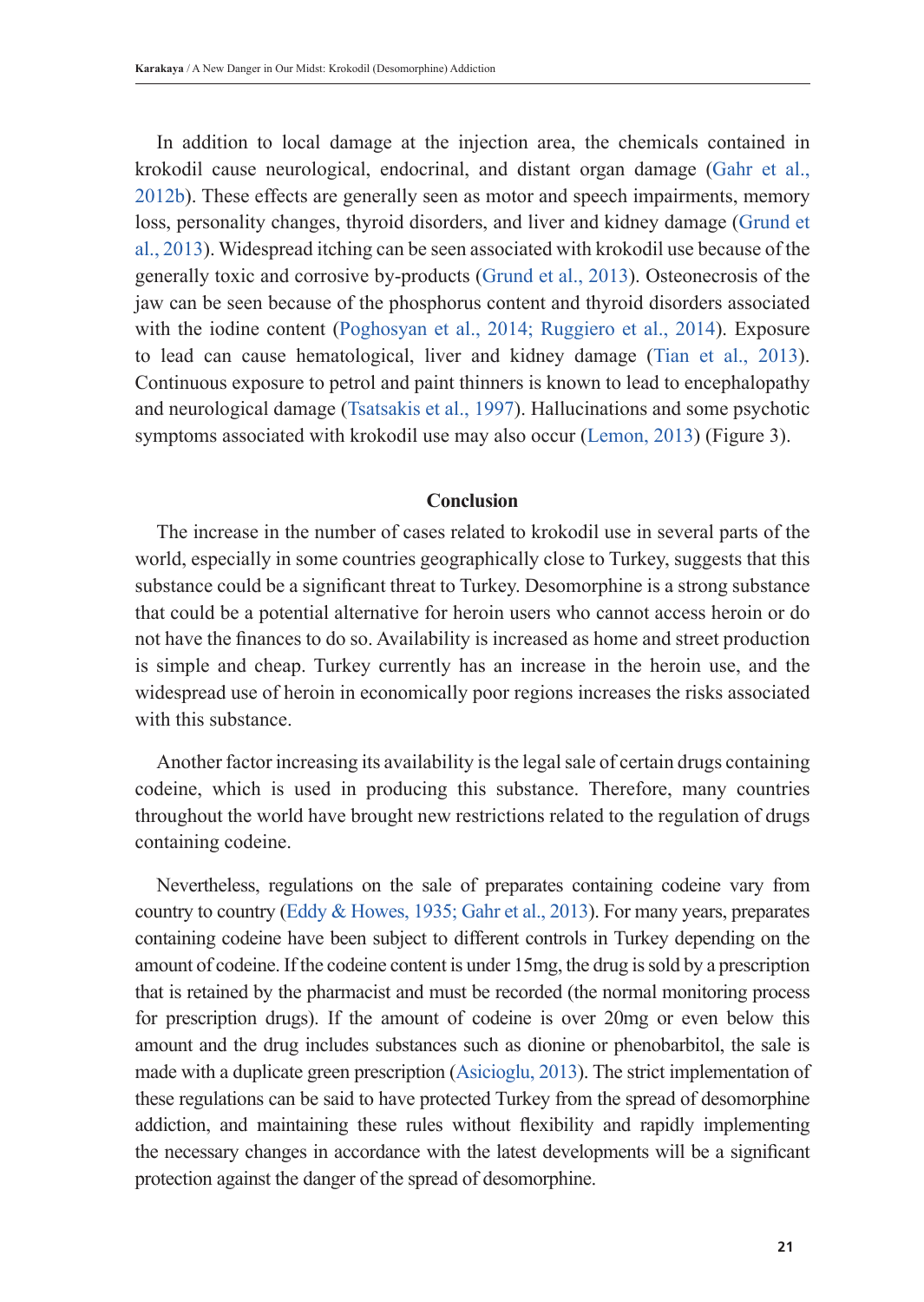Certain significant skin changes are created in the area where krokodil is injected, such as color changes and desquamation, and this area takes on an appearance resembling crocodile skin. Phlebitis, ulcers and gangrene can develop in this area when the lesions progress. That all physicians, primarily the clinicians dealing with substance addiction and dermatology specialists are able to recognize these skin findings is extremely important in respect of early substance diagnosis and treatment referral for the patient.

Although various studies have been conducted related to determining krokodil's contents, one can still state analyses made on this substance to be at an insufficient level (Richter et al., 2016). To prevent the spread of this substance and to be able to make effective interventions, the need exists for rapid, sensitive, selective and lowcost tests for being able to measure and confirm the active content and contaminants in the biological material to be used for clinical and forensic purposes.

## **Kaynakça/References**

- Asıcıoglu, F., Ozcan, M., Saygılı S, Iraz, M., Okudan, M., & Ilhan, L. (2013). Expert opinion on codeine and codeine containing drugs. *The Eurasian Journal of Medicine, 27,* 189–198.
- De Boer, D., Bosman, I. J., Hidvégi, E, Manzoni, C., Benkö, A .A., dos Reys, L. J., & Maes, R. A. (2001). Piperazine-like compounds: A new group of designer drugs-of-abuse on the European market. *Forensic Science International, 121,* 47–56.
- Duron, A. J. (2015). Krokodil-morphine's deadly derivative. *International Journal of Students' Research, 4,* 36–39.
- Eddy, N., & Howes, H. (1935). Studies of morphine, codeine and its derivatives x.desoxymorphine-c, desoxycodeine-c and their hydrogenated derivatives. *Journal of Pharmacology and Experimental Therapeutics, 55,* 257–267.
- European Monitoring Centre for Drugs and Drug Addiction. (2011). *Report on the risk assessment of mephedrone in the framework of the decision on new psychoactive substances.* Luxembourg: Publications Office of Council the European Union.
- Escribano, A. B., Beltrán Negre, M. T., Calvo Orenga, G., Carratalá Monfort, S., Arnau Peiró, F., Meca Zapatero, S., & Haro Cortés, G. (2016). Orally ingestion of krokodil in Spain: Report of a case. *Adicciones, 8*(4), 242–245.
- Florez, D. H., Dos Santos Moreira, A. M., da Silva P. R., Brandão, R., Borges, M. M., de Santana, F. J., & Borges, K. B. (2017). Desomorphine (Krokodil): An overview of its chemistry, pharmacology, metabolism, toxicology and analysis. *Drug Alcohol Depend, 173,* 59–68.
- Gahr, M., Freudenmann, R. W., Hiemke, C., Gunst, I. M., Connemann, B. J., & Schönfeldt-Lecuona, C. (2012). Krokodil-Revival of an old drug with newproblems. *Substance Use & Misuse, 47,* 861–863.
- Gahr, M., Freudenmann, R. W., Hiemke, C., Gunst, I. M., Connemann, B. J. & Schönfeldt-Lecuona, C. (2013). Desomorphine goes "crocodile". *Journal of Addictive Diseases, 31*(4)*,* 407–412.
- Grund, J. P. C., Latypov, A., & Harris, M. (2013). Breaking worse: The emergence of krokodil and excessive injuries among people who inject drugs in Eurasia. *International Journal of Drug Policy, 24,* 265–274.
- Janssen, P. A. J. (1962). A review of the chemical features associated with strong Morphine like activity. *British Journal of Anaesthesia, 34,* 260–268.